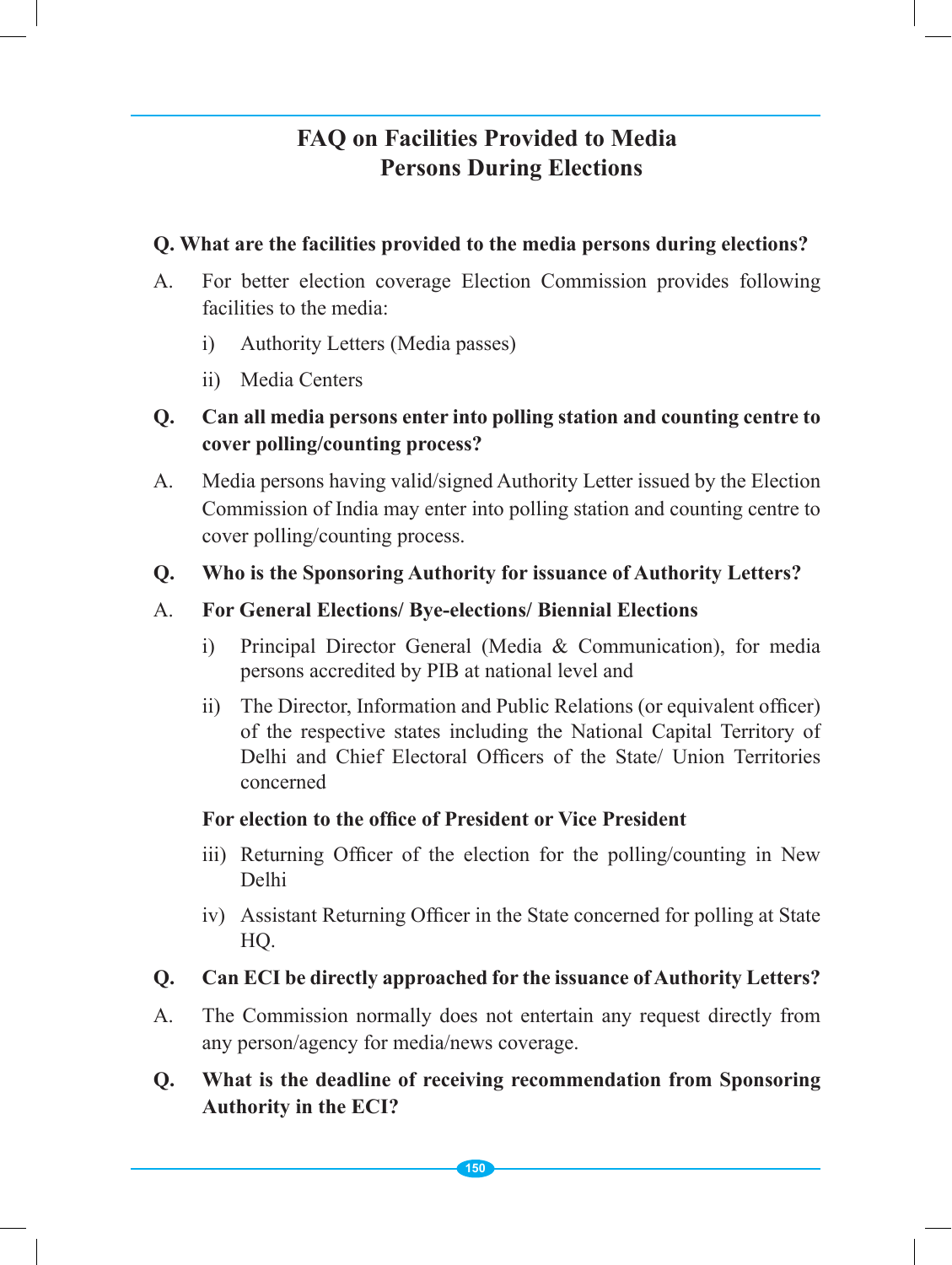A. The deadline should not be later than 15 days prior to the date of poll. Any request received after the deadline will be considered only in the exceptional cases like act of God, death or illness etc. on the recommendation of the Sponsoring Authority concerned.

#### **Q. Who is authorized to sign the Authority LetterS?**

A. Chief Electoral Officer and one additional officer of the CEO's establishment (authorized by the CEO to do so) of the State/UT concerned are authorized to sign the Authority Letters. However, for the smooth media facilitation, District Election Officer may be delegated the power of signing the authority letters to media persons in the district, if required.

# **Q. Whether the formats of Authority Letters are same for all General Elections, Biennial Elections and Bye Elections?**

A. Yes. However, format of the Authority Letters is different for the election to the office of President and Vice President.

#### **Q. Can Authority Letters be issued to non-accredited correspondents?**

A. In addition to accredited correspondents other genuine media persons can also be sponsored for issue of Authority Letters. It is up to the Pr. DG (PIB) and concerned State DIPR to scrutinize and sponsor names of such media persons and to lay down appropriate policies including providing temporary or casual accreditation, even for the limited period of the covering the election process. Election Commission will, however consider only such cases as are duly recommended by the concerned Sponsoring Authority.

#### **Q. How many constituencies may an applicant cover?**

A. There will be no restriction on the number of constituencies which an applicant may like to cover.

### **Q. Are representatives of Govt. owned media entitled for any special facilities?**

No. Representatives of the government owned media like Akashvani and Doordarshan and the officials of the Min. of I&B, Press Information Bureau, Public Relations Departments, Directorates of Information, etc., either of the central or any state governments are not entitled to any special facilitiy or preferential treatment whatsoever in the matter of entry into a place of polling or a place for counting. They are totally at par with other